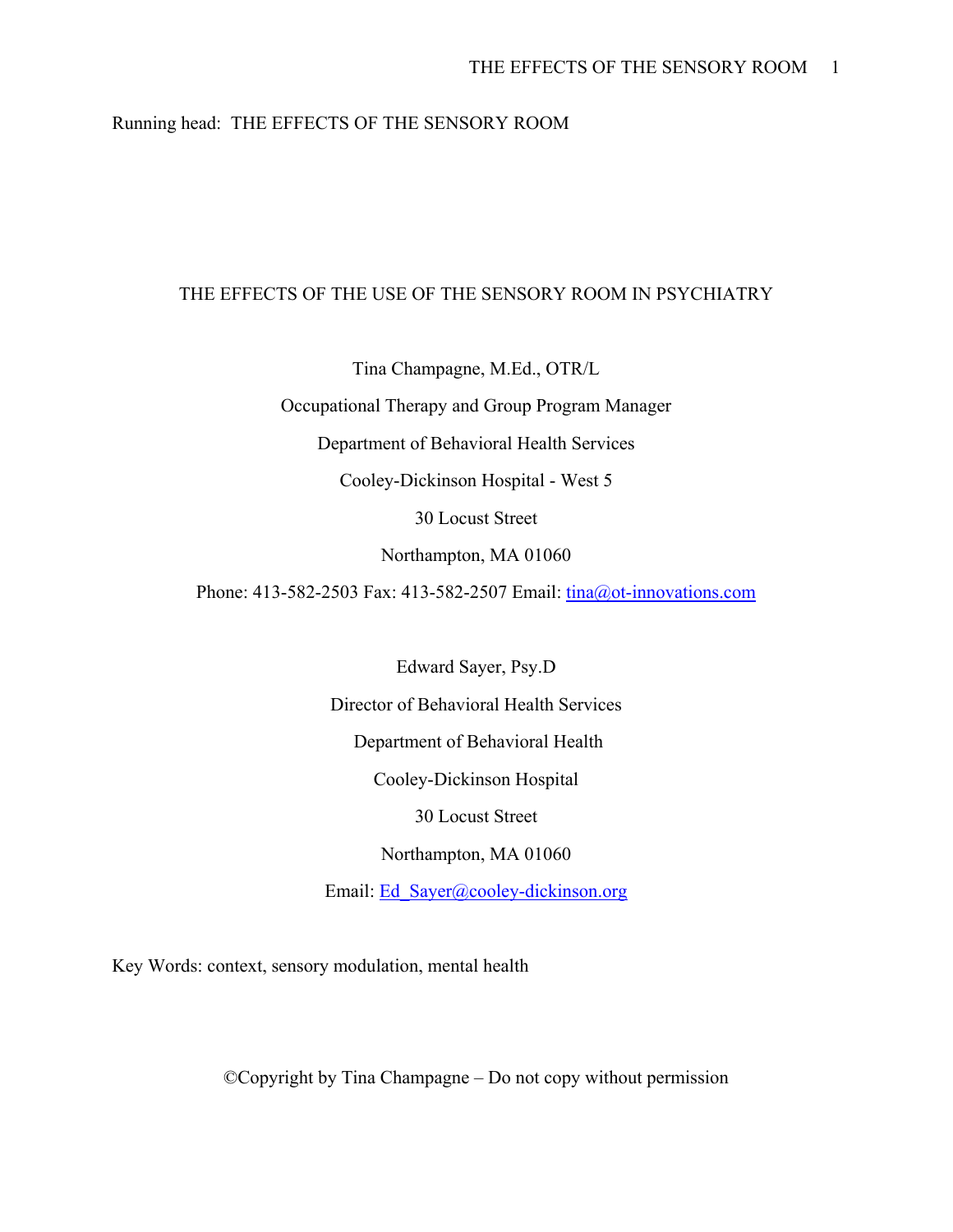## Abstract

 It is common for occupational therapists to create specialized clinics for use in practice, and many have explored the use of multi-sensory rooms, modeled after existing sources (Martin & Thompson, 1994, p. 341). The occupational therapist modifies the context or structure to provide a better match between the physical or social environments and an individual's sensory needs and abilities (Roley, 2002, p. 3). The results of this client-centered quality improvement study revealed that the use of the multi-sensory room on an in-patient psychiatric unit, with adolescent and adult clients, had positive effects on ninety-eight percent of those who participated. It also suggests the relevance for use in psychiatric service delivery, across multiple levels of care. Additionally, the appropriate use of the multi-sensory environment provides experiential and alternative opportunities for de-escalation, empowerment, choice, increasing awareness, and skill development (Champagne, 2003).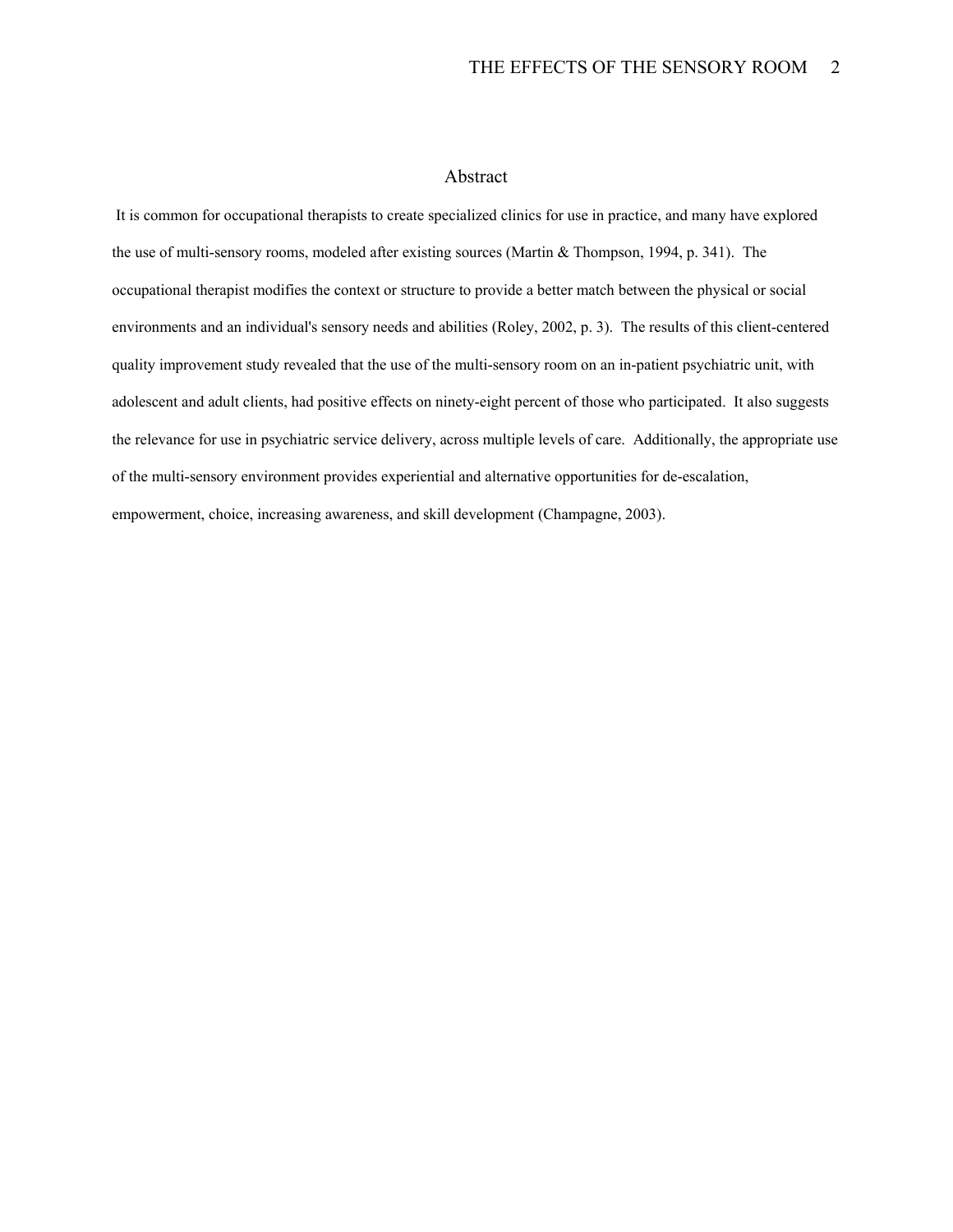# THE EFFECTS OF THE USE OF THE SENSORY ROOM IN PSYCHIATRY

## Introduction

Imagine being bombarded both internally and externally with too much stimulation, feeling emotionally dysregulated, unsafe or out of control. How would you hope to be treated? For some people, this often leads to emergency room trips, crisis stabilization units, being admitted and locked into psychiatric hospitals, and sometimes restraint or seclusion. Inadvertently, such interventions often add more chaos to an already overwhelmed and over-stimulated system. As therapists, doctors, nurses, and social workers we are often required to facilitate order and positively influence emergent behaviors through our therapeutic interventions.

We propose the skilled and responsible use of the multi-sensory environment and a host of sensorybased treatment tools, in addition to the therapeutic use of self, to facilitate client-centered, meaningful and goaldirected treatment interventions. Such interventions provide opportunities for supporting self-regulation, learning, and social interactions based upon trust and mutual understanding. We hypothesized that the use of a specially designed therapeutic space would provide clients with additional options for recognizing and reducing their level of self-perceived distress and for modulating behaviors. We also projected that providing staff with additional tools, to redirect and guide clients whose condition appears to be escalating, would ultimately help reduce and/or prevent the need for seclusion or restraint. "The environment will be substantially safer if staff know how to give service recipients some degree of control over their situation, and are skilled in modifying interventions to reduce the factors that can lead to incidents" (NASMHPD, 2000, p. 8-9).

The multi-sensory environment promotes a culture and a climate for humane and client-centered practice, within the often chaotic and complex treatment environments available to date. The "multi-sensory" room was initially developed by Verheul at the Hartenburg Center in the Netherlands in 1975 (Hulsegge & Verheul, 1987). These rooms are commonly used during treatment sessions with individuals with profound learning disabilities and older persons in a variety of settings. The trademark term "Snoezelen"' is often used to describe many of these environments. "Life involves a constant encounter with the sensory world" (Brown, 2001, p.125). The bombardment of the nervous system from multiple forms of environmental stimuli can be overwhelming, and often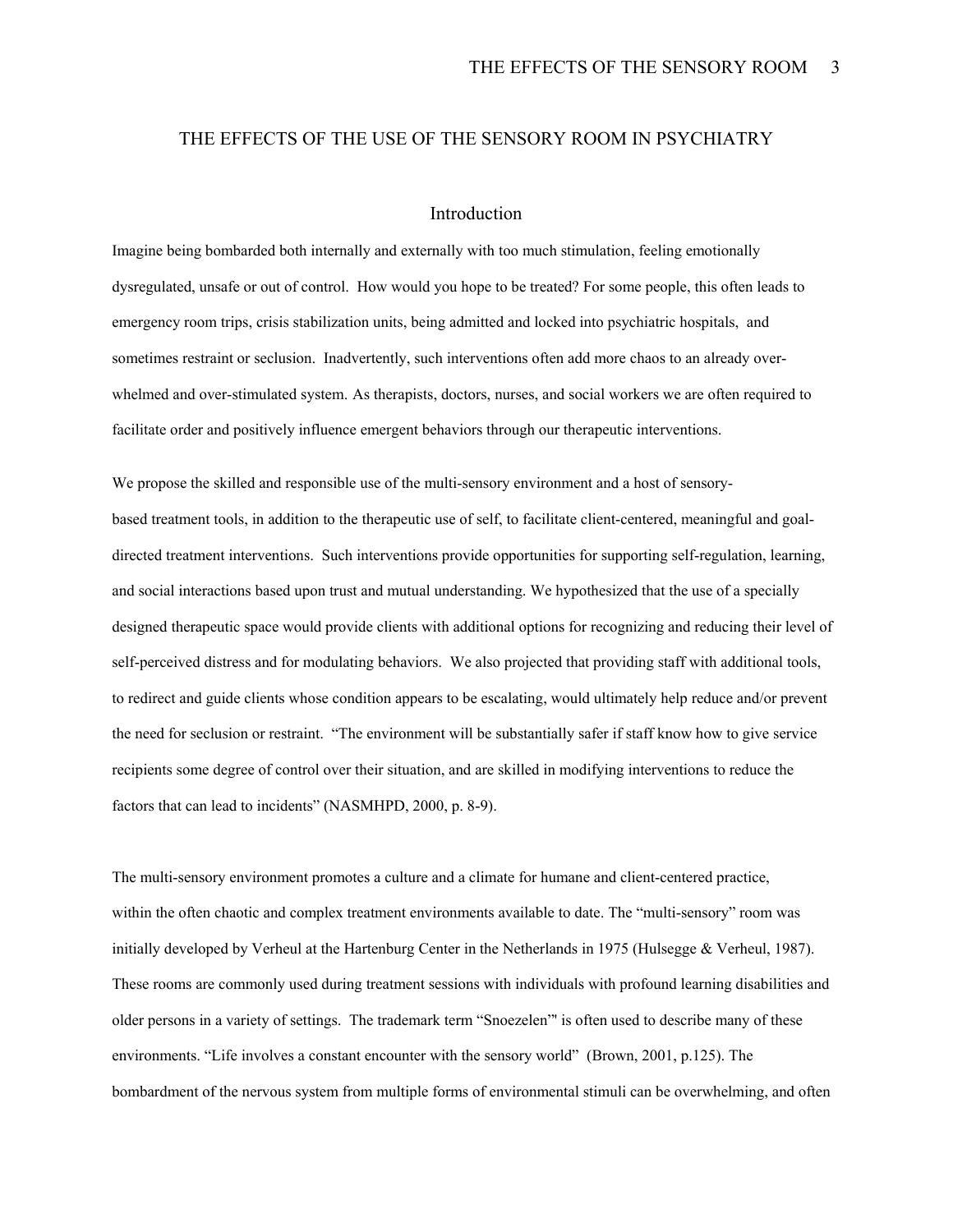dominates the lives of individuals with mental illness.

The ability to recognize the effects of the environment on one's unique and dynamic system is a skill that often requires increased awareness, education, and practice. Recognizing these stressors and exploring meaningful strategies that can help individuals adapt to these demands is essential in our intervention planning (Reeves, 2001, p.3). Neurologically, an adaptive response cannot be forced through the use of seclusion or restraint techniques, however using meaningful therapeutic environments, in addition to skills training, may influence it. According to the study of neuro-dynamics, the self-organization of voluntary actions is the product of: context, previous experience, the states of arousal and attention, the expectancies of responding to stimuli, and the intentionality of individuals-including their goals and meanings (Lazzarini, 2002, p.17). Ultimately, one's unique neuro-psychobiological system is the quintessential factor in facilitating self-organization and self-regulation.

# The Quality Improvement Study

The following are the results of a preliminary quality improvement study examining the possible benefits of the use of a sensory room with adolescent, adult, and older persons within a locked acute psychiatric unit in a small community hospital. A sample size of forty-seven clients ranging in age from 17 to 93 years randomly participated in this study. It was designed to assess whether the use of a sensory room could reduce perceived levels of distress. Staff occupational therapists developed the sensory room, sensory-based treatment protocols, educated staff regarding appropriate use and precautions, supervised the study, and developed the tool used to measure the client ratings considering the broad scope of the diagnoses and cognitive levels of the clients involved.

## Method

#### DESCRIPTION OF THE UNIT

The unit is a twenty-four bed locked psychiatric unit in a one hundred and twenty-five bed community hospital. The average length of stay is approximately nine days and there are both voluntary and involuntary clients. Prior to the addition of the sensory room the unit typically had rates of involuntary restraints two to three standard deviations above the rate of other Department of Mental Health licensed facilities in the state of Massachusetts.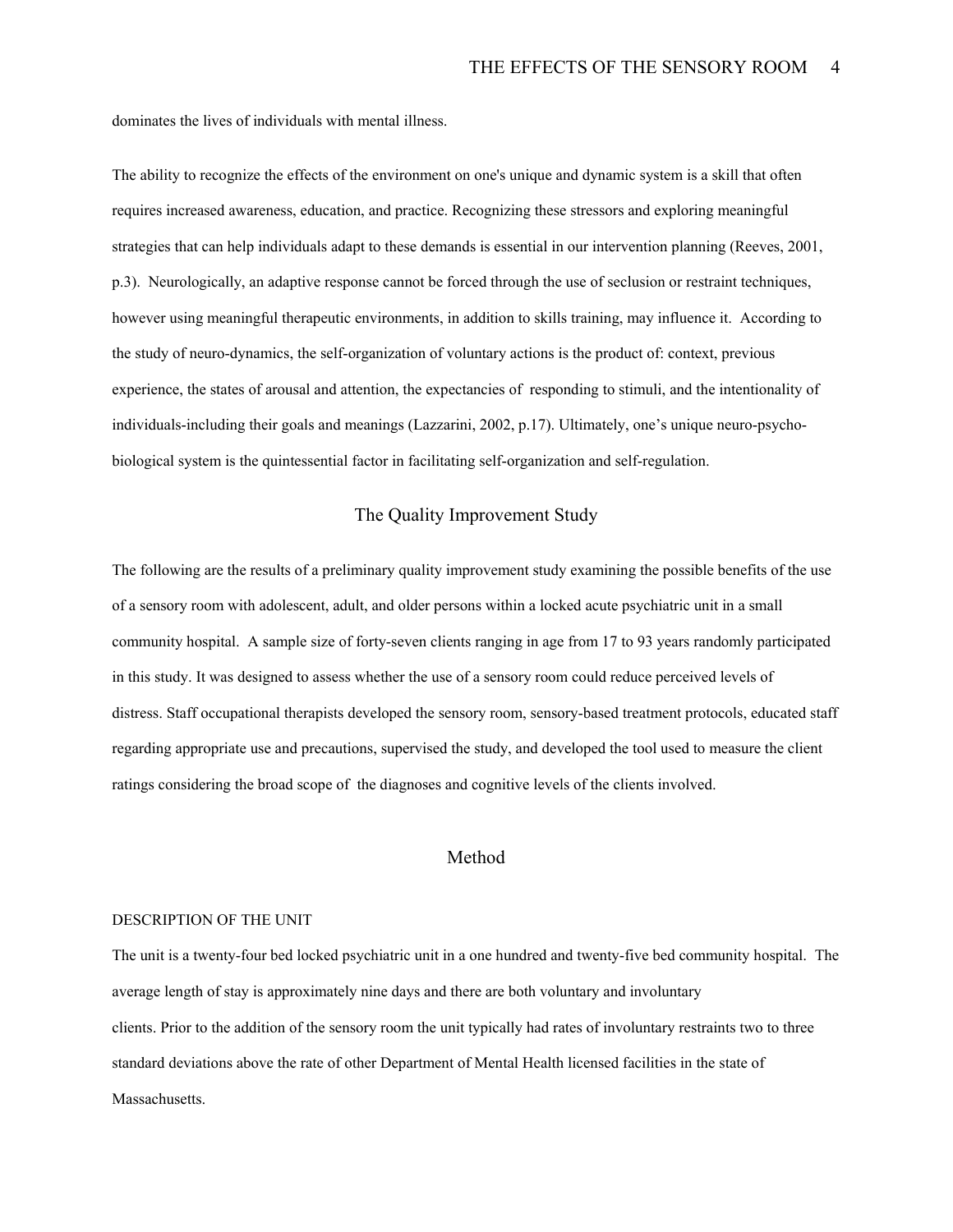#### DESCRIPTION OF THE PATIENTS

The clients who participated were of varied sex, race, diagnosis, and legal status. The ages ranged from 17 to 93 with a mean of 40. There were 26 different psychiatric diagnoses reported, with the discharge diagnosis used for the purpose of this study. The majority of those diagnoses included some form or combination of the following disorders: schizophrenia, schizoaffective disorder, bipolar disorder, major depression, adjustment disorder, anxiety disorder, panic disorder, substance abuse and borderline personality disorder.

#### DESCRIPTION OF THE SENSORY ROOM

The sensory room used in this study is approximately 9'x16' and was in its initial stages of development. It contains a variety of equipment providing input to the proprioceptive, vestibular, tactile, olfactory, gustatory, auditory, and visual sensory systems. The environment is set up to be one that facilitates relaxation. It has sponge painted walls, posters of nature scenes, a bubble lamp, a variety of seating options (including: beanbag, rocking chairs, and glider rockers), and a host of other modalities and educational materials promoting relaxation and/or an optimal level of arousal.

#### DESCRIPTION OF THE MEASURE

A two-sided form was utilized to collect the data. Side one of the form contained two separate ten point scales, one labeled *before* and one labeled *after.* These forms were used to collect each client's self-ratings whenever cognitively possible. Between the two ordinal scales were four facial icons (displaying a range of emotional affects from calm through severe distress), used to assist those unable to comprehend the ordinal scale.

The check off section rating the individuals' ability to complete the task was as follows: performed independently by the client; performed by the client with more than fifty percent cognitive assistance by the staff; or completed by the therapist due to the severity of the cognitive limitations. Side two included sections for clients and/or staff to write the date and time of the session, to list which specific room elements were utilized, and to offer any comments. Other sections were included for the therapist to circle whether the client participated in a group or individual session, to report therapist's comments and observations, and to include the Allen Cognitive Level Screening score (ACLS) of the client at the time. A space for the addressograph stamp was also included in order to collect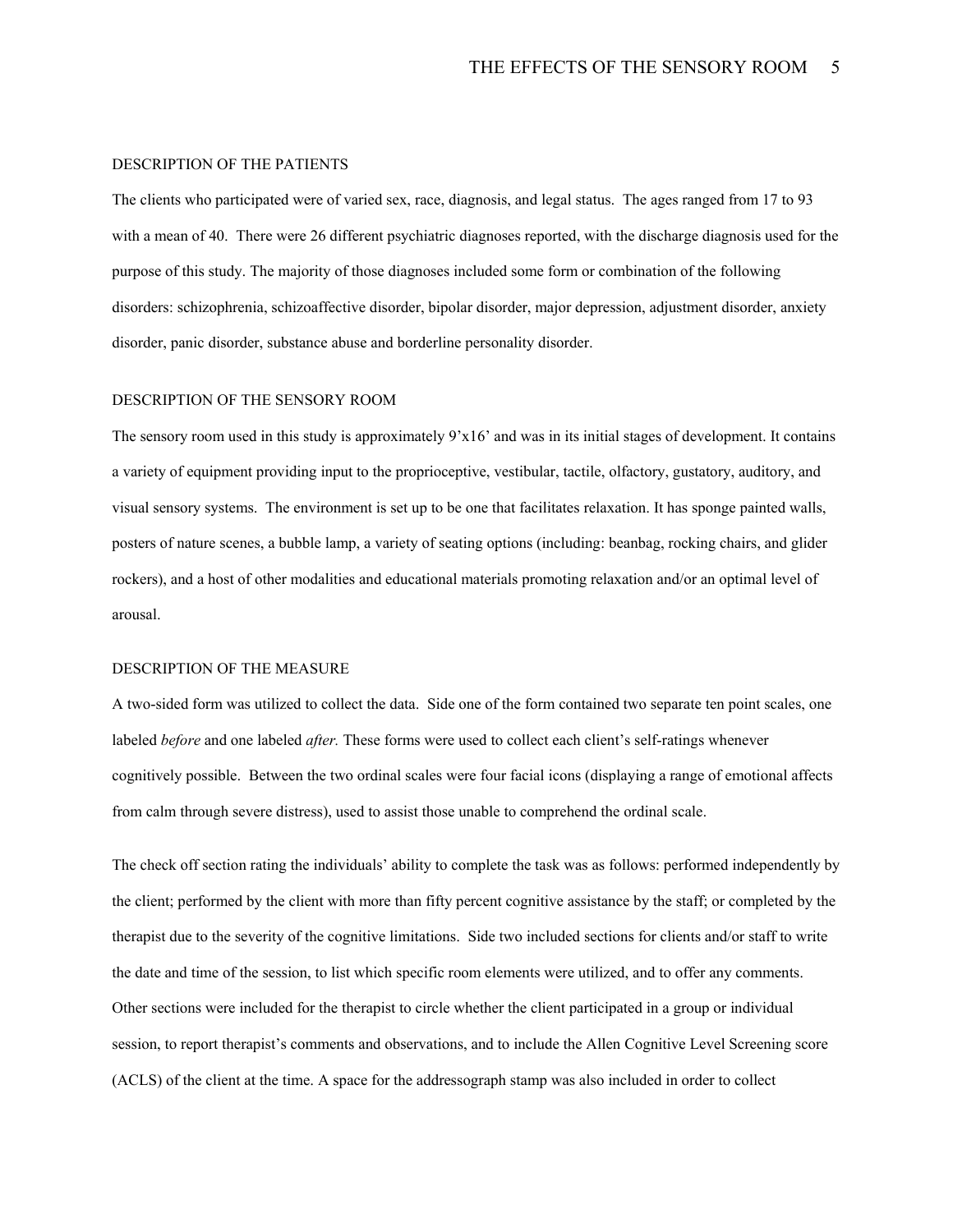additional demographic information.

## Process

All clients received interdisciplinary initial evaluations upon admission. Some of the information obtained by the nurse and staff occupational therapist includes: the client's history, concerns, strengths, functional limitations, treatment goals, the client's account of what is helpful when in crisis, and any hyper or hypo sensory sensitivities they may be aware of. It is important to recognize that what the client identified as helpful and meaningful was taken into account, during both the initial evaluation and throughout one's treatment course. Additionally, and as part of the admissions protocol, an Allen Cognitive Level Screening is conducted by the occupational therapist.

### ALLEN COGNITIVE LEVEL SCREEN (ACLS)

The ACLS is a standardized cognitive screening tool, using an ordinal scale (0.8-6.0). It is not an intelligence test, it is a screening of an individual's global cognitive processing abilities and is used as a guide to help determine an individual's best ability to function. This is determined by considering the task and environmental demands in relation to the cognitive abilities of the client. Throughout the study the ACLS information helped to determine the necessary level of cognitive assistance required to complete the questionnaire and helped to facilitate active and successful treatment participation.

Table 1 provides the titles of the general cognitive levels, which are broken down further into modes for increased specificity.

| <b>ACLS</b><br>Title                     | <b>Consciousness</b>  | <b>Sensory Cues</b> |
|------------------------------------------|-----------------------|---------------------|
| Level 1: Automatic reflexive actions     | Arousal               | Subliminal          |
| Level 2: Postural Actions                | <b>Comfort Moving</b> | Proprioceptive Cues |
| Level 3: Manual Actions                  | Interest Touching     | <b>Tactile Cues</b> |
| Level 4: Goal Directed Activities        | Compliance Seeking    | Visual              |
| Level 5: Independent Learning Activities | Self-control          | <b>Related Cues</b> |
| Level 6: Planned Activities              | Reflection            | Symbolic Cues       |

#### **Table 1: The Allen Cognitive Levels**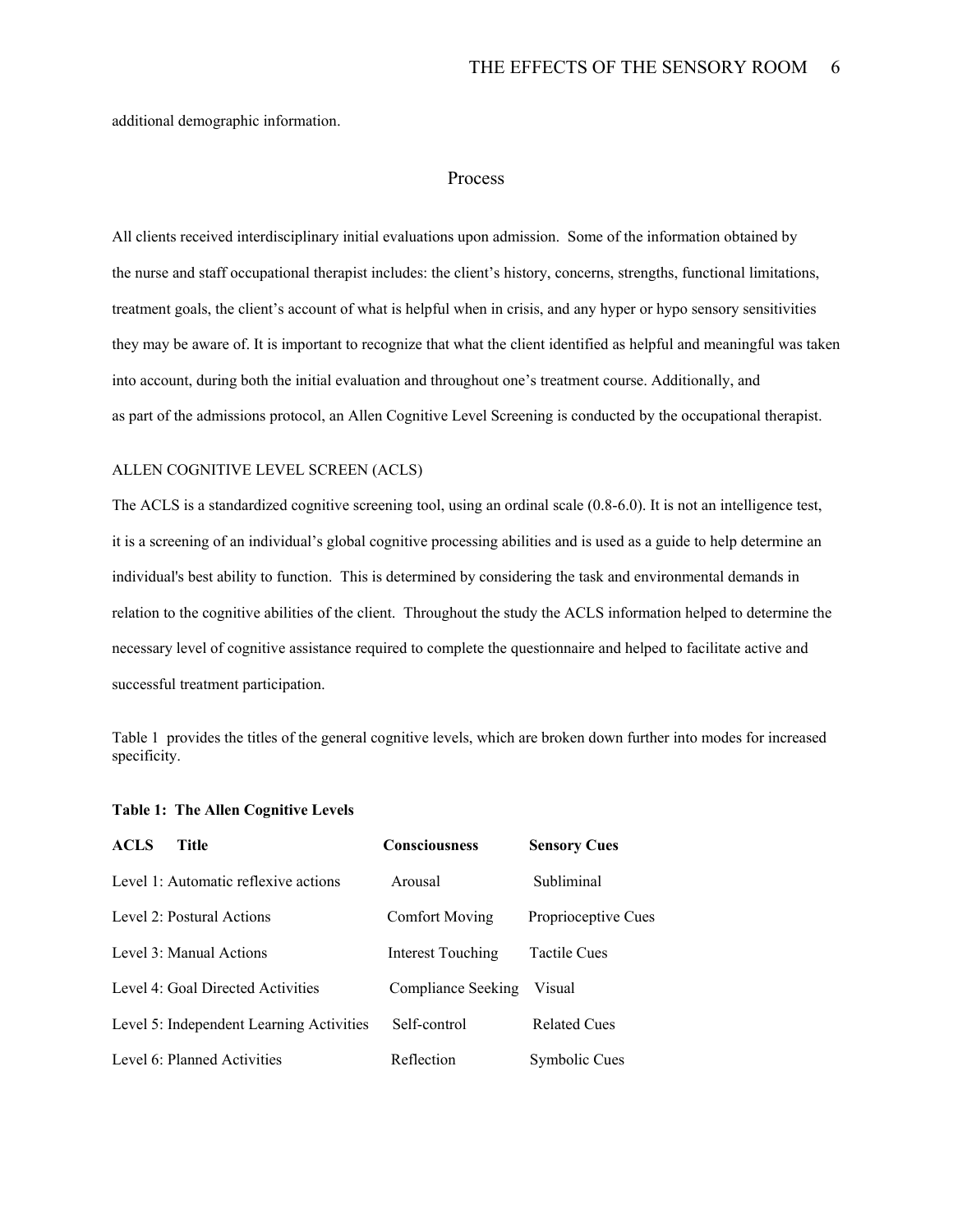The ACLS scores were obtained and documented on the day of participation by the staff occupational therapists, and ranged from 3.2 to 5.6, respectively.

Participation in the quality improvement study was voluntary and study data was collected throughout a total of ninety-six treatment sessions with forty-seven different clients. Four therapists specifically trained in sensory integration, sensory modulation, and sensorimotor theory and treatment techniques administered the treatment sessions and supervised the data collection process. The information gathered was submitted weekly to the hospital's research department for data entry, collection of the client's discharge demographics, and the formulation of tables and spreadsheets revealing the results of the study.

### TREATMENT PROVIDED

The sessions varied depending upon the needs of those in attendance. Some examples of the types of treatment used in the sensory room includes education and training using the following: general exploration and use of the environment and equipment in the room, mindfulness and self-soothing exercises, progressive relaxation exercises, deep breathing, distress tolerance activities, sensorimotor activities, stretching and isometric exercises, education and practice regarding the creation and use of a "sensory diet", use of therapy balls, independent application of varied deep pressure touch activities, and imagery.

# Results

It appears that the use of a sensory room and sensory-based treatment approaches by skilled and/or educated staff has significant positive effects among clients of varied ages, diagnoses, and ACLS. Ninety-eight percent of the participants reported a positive change, ten percent reported no change and one percent reported a negative change in self-perceived levels of stress. It appears that the largest amount of change in perceived levels of stress is greatest among individuals reporting the highest levels of distress prior to use of the room. Interestingly, the number of restraints in this facility has decreased 40 percent during the year of this study.

Information regarding the ACLS revealed that those within the level 5 ranges were able to complete the rating scale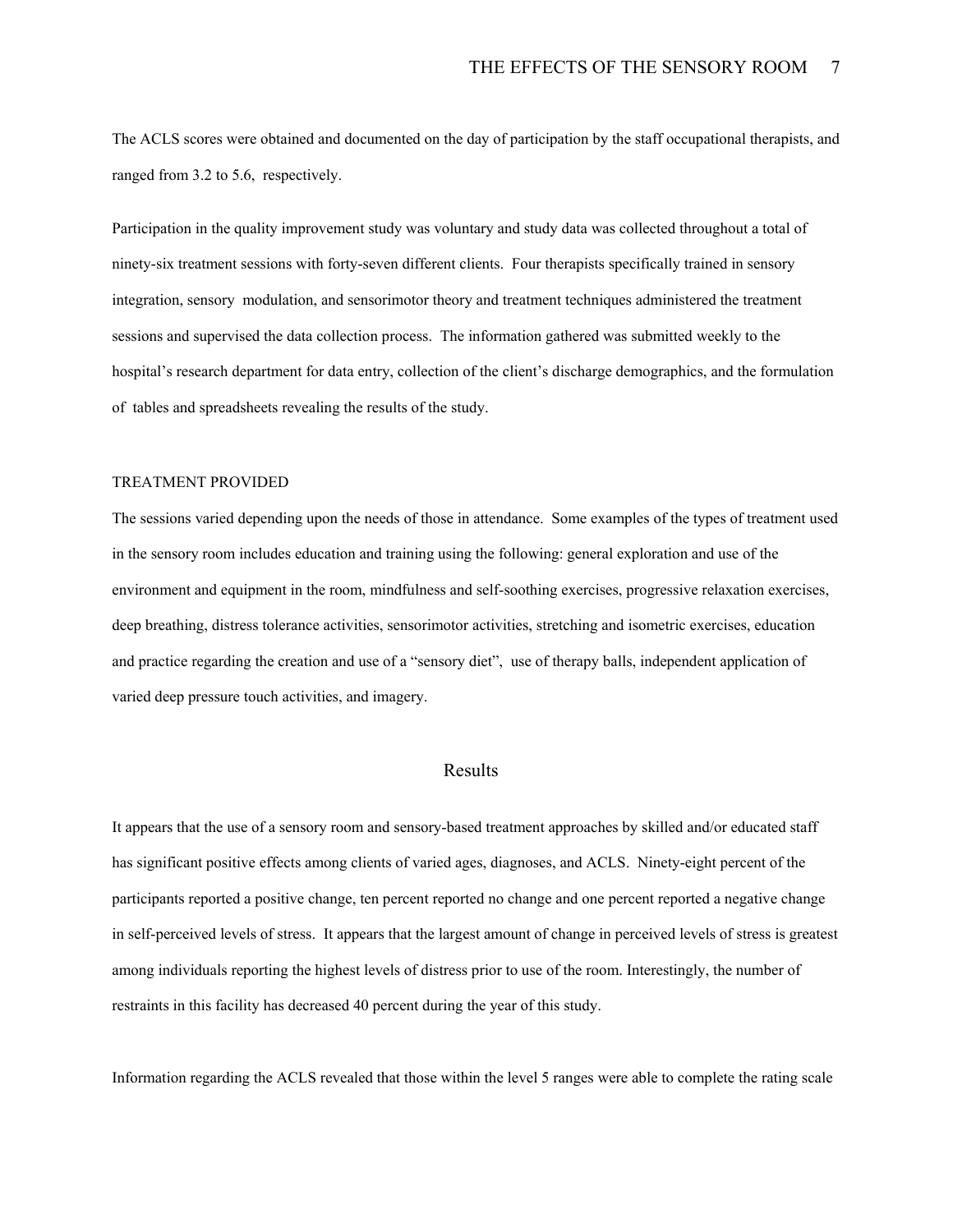independently after being given verbal instruction and demonstration by the therapist. Those in the level 4.0-4.8 ranges required more than fifty percent cognitive assistance from the therapist, and those in the level 3.2 through 4.0 ranges required total cognitive assistance to complete the rating scale.

Tables 2-4 provide information regarding the client's self reported average improvement, having rated their perceived levels of distress both before and after each treatment session in the sensory room.

### **Table #2: Average improvement when the client's** *before* **rating was between 10-8 using a 0-10 scale: n=5.3**

| <b>Before</b> | After          | Difference                            | Average |
|---------------|----------------|---------------------------------------|---------|
| 10            | 5              | 5                                     |         |
| 10            | 7              | 3                                     |         |
| 10            | $\overline{3}$ | $\overline{7}$                        |         |
| 10            | 5              | 5                                     |         |
| 10            | 1              | 9                                     |         |
| 10            | $\overline{a}$ | 8                                     |         |
| 10            | $\frac{5}{5}$  | 5                                     |         |
| 10            |                | 5                                     |         |
| 10            | 5              | 5                                     |         |
| 9             | 1              | 8                                     |         |
| 9             | 1              | 8                                     |         |
| 9             | $\frac{3}{2}$  | 6                                     |         |
| 9             |                | $\overline{7}$                        |         |
| 9             | 8              | $\mathbf{1}$                          |         |
| 9             | 5              | 4                                     |         |
| 9             | 6              | $\begin{array}{c} 3 \\ 1 \end{array}$ |         |
| 9             | 8              |                                       |         |
| 8             | 0              | 8                                     |         |
| 8             | 1              | $\overline{7}$                        |         |
| 8             | 4              | $\overline{\mathcal{A}}$              |         |
| 8             | 1              | $\overline{7}$                        |         |
| 8             | $\frac{2}{3}$  | 6                                     |         |
| 8             |                | 5                                     |         |
| 8             | 5              | 3                                     |         |
| 8             | $\frac{2}{5}$  | 6                                     |         |
| 8             |                | $\frac{3}{3}$                         |         |
| 8             | 5              |                                       |         |
| 8             | 1              | $\overline{7}$                        |         |
| 8             | 3              | 5                                     |         |
| 258           | 104            | 154                                   | 5.3     |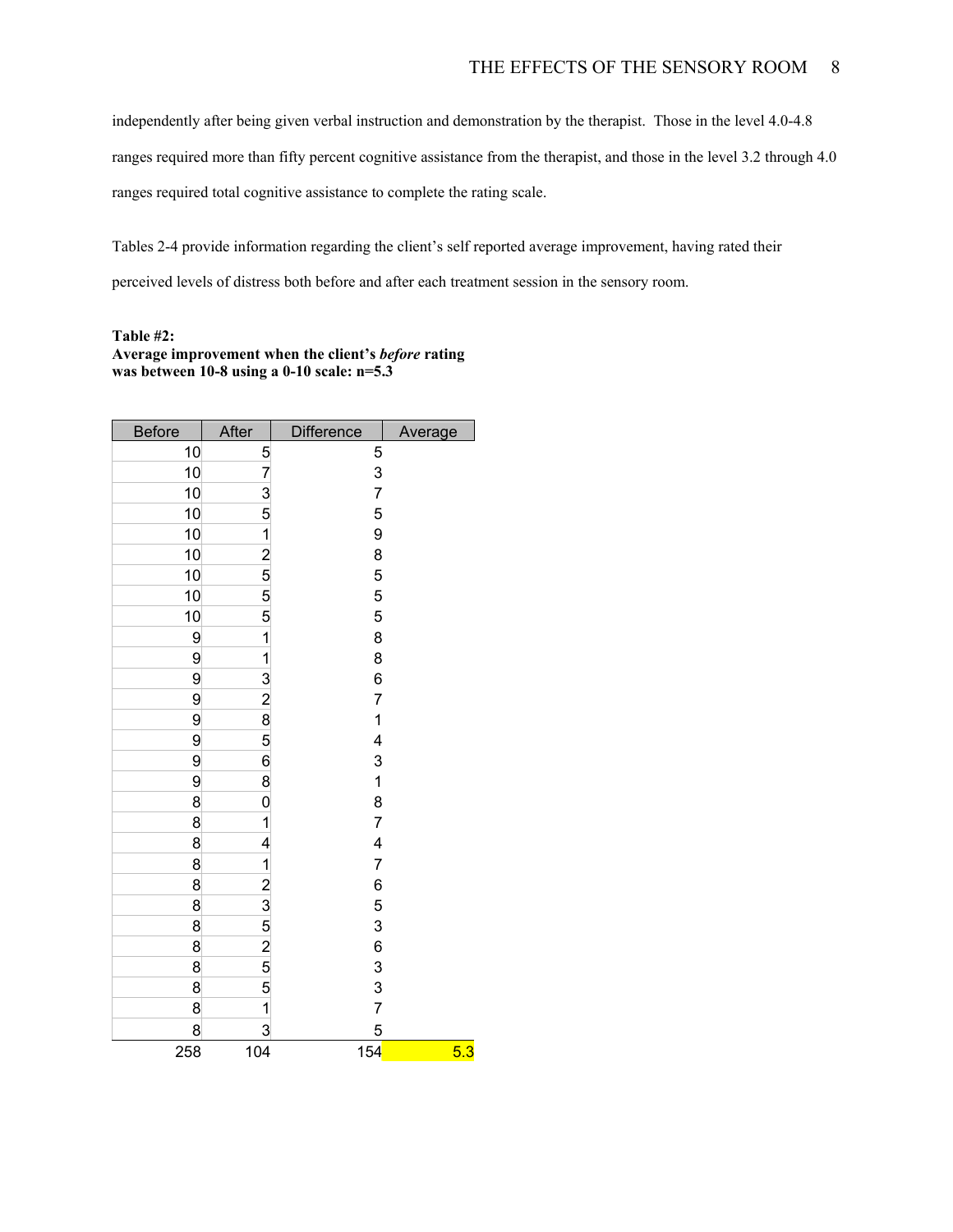# **Table #3 Average improvement when the client's** *before* **rating was between 7-5 on the 0-10 scale: n= 3.2**

| <b>Before</b>   | After                   | Difference              | Average |
|-----------------|-------------------------|-------------------------|---------|
| 7               | $\overline{c}$          | 5                       |         |
| $\overline{7}$  | $\frac{5}{2}$           | $\overline{a}$          |         |
| 7               |                         | 5                       |         |
| $\overline{7}$  | $\overline{3}$          | 4                       |         |
| $\overline{7}$  | 6                       | $\mathbf{1}$            |         |
| $\overline{7}$  | $6\overline{6}$         | $\mathbf{1}$            |         |
| $\overline{7}$  | $\frac{3}{6}$           | $\overline{\mathbf{4}}$ |         |
| 7               |                         | 1                       |         |
| 7               | $\overline{0}$          | $\overline{7}$          |         |
| $\overline{7}$  | $\mathbf{1}$            | 6                       |         |
| $\overline{7}$  | $\mathbf{3}$            | 4                       |         |
| $\overline{7}$  | 4                       | $\frac{3}{3}$           |         |
| $\overline{7}$  | 4                       |                         |         |
| $\overline{7}$  | 4                       | 3                       |         |
| $\overline{7}$  | $\frac{3}{3}$           | 4                       |         |
| $\overline{7}$  |                         | $\overline{\mathbf{4}}$ |         |
| $\overline{7}$  |                         | $\overline{\mathbf{4}}$ |         |
| $\overline{7}$  | $\overline{6}$          | $\mathbf 1$             |         |
| $\overline{7}$  | 4                       | 3                       |         |
| $6\phantom{a}$  | $\overline{3}$          | 3                       |         |
| $6\overline{6}$ | $\overline{2}$          | 4                       |         |
| $6\overline{6}$ | $\frac{3}{2}$           | 3                       |         |
| $6\overline{6}$ |                         | $\overline{\mathbf{4}}$ |         |
| $6\overline{6}$ | $\overline{\mathbf{r}}$ | $\overline{\mathbf{c}}$ |         |
| $6\overline{6}$ | 5                       | $\mathbf{1}$            |         |
| $6\overline{6}$ | $\frac{2}{3}$           | 4                       |         |
| $6\overline{}$  |                         | 3                       |         |
| $6\phantom{.0}$ | $\mathbf{0}$            | 6                       |         |
| $6\overline{6}$ | $\overline{\mathbf{r}}$ | $\overline{\mathbf{c}}$ |         |
| $6\overline{6}$ | $\overline{\mathbf{r}}$ | $\overline{\mathbf{c}}$ |         |
| $\overline{5}$  | $\mathbf 0$             | 5                       |         |
| $\overline{5}$  | $\overline{\mathbf{r}}$ | $\overline{\mathbf{1}}$ |         |
| $\overline{5}$  | $\overline{1}$          | $\overline{\mathbf{4}}$ |         |
| $\overline{5}$  | $\overline{\mathbf{r}}$ | $\mathbf{1}$            |         |
| $\overline{5}$  | $\overline{3}$          | $\overline{\mathbf{c}}$ |         |
| $\overline{5}$  | $\frac{3}{1}$           | $\overline{c}$          |         |
| $\overline{5}$  |                         | $\overline{\mathbf{4}}$ |         |
| $\overline{5}$  | $\frac{3}{2}$           | $\overline{\mathbf{c}}$ |         |
| $\overline{5}$  |                         | 3                       |         |
| $\overline{5}$  | $\overline{\mathbf{1}}$ | $\overline{\mathbf{4}}$ |         |
| $\frac{5}{5}$   | $\overline{1}$          | $\overline{\mathbf{4}}$ |         |
|                 | $\mathbf{1}$            | $\overline{\mathbf{4}}$ |         |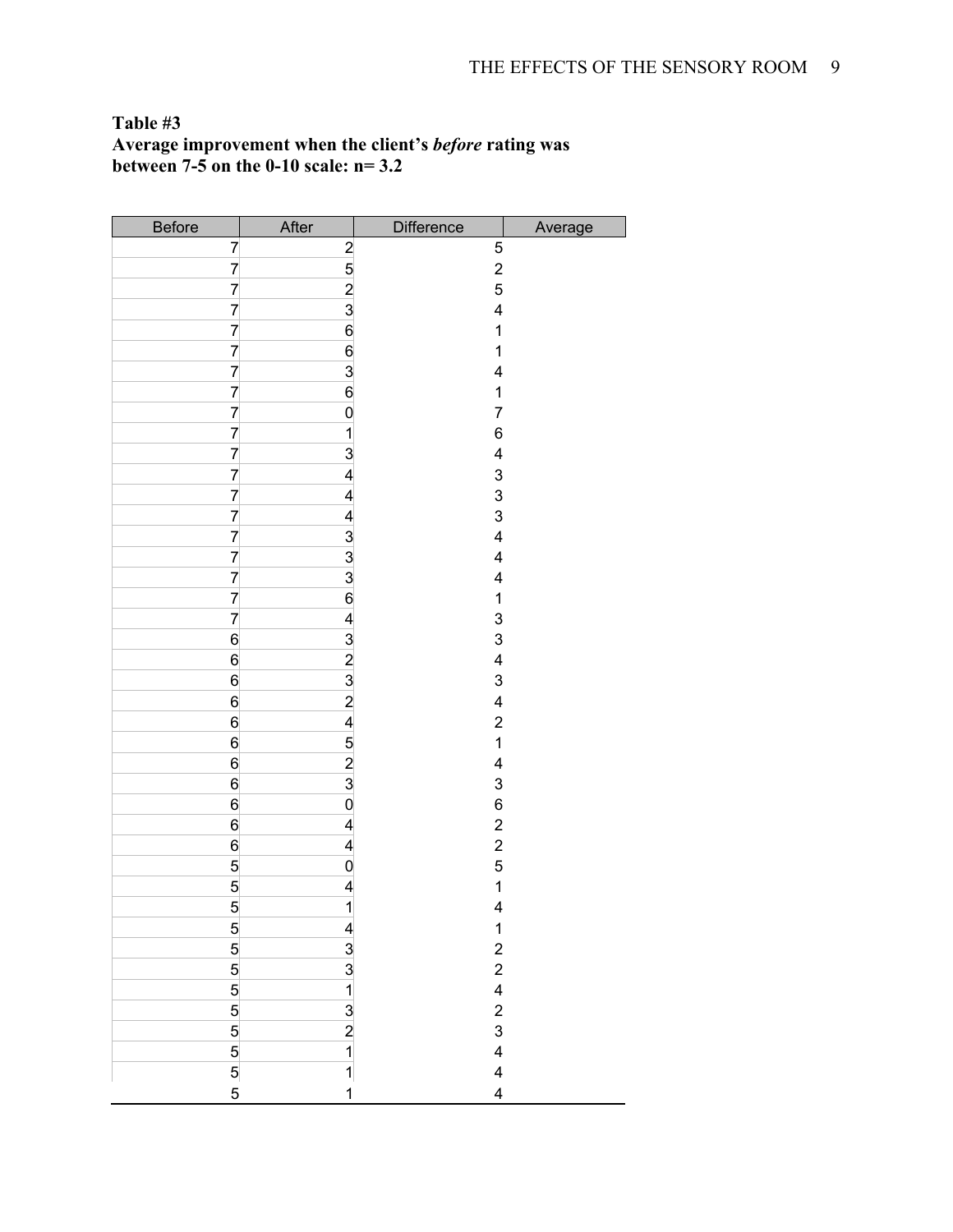259 124 135 259 132

**Table #4 Average improvement when the client's before rating was between 4-2 on the 0-10 scale: n= 2.2** 

| <b>Before</b>  | After | <b>Difference</b> | Average |
|----------------|-------|-------------------|---------|
| 4              | 2     | $\overline{2}$    |         |
| 4              |       | 4                 |         |
| 4              | 3     |                   |         |
| 4              |       | 3                 |         |
| 4              |       | 3                 |         |
| 4              | 2     | 2                 |         |
| 4              |       | 4                 |         |
| 3              |       | 2                 |         |
| 3              | 0     | 3                 |         |
| 3              | 2     |                   |         |
| 2              |       |                   |         |
| $\overline{a}$ |       | 2                 |         |
| $\overline{2}$ |       | 2                 |         |
| 2              |       |                   |         |
| 45             | 14    | 31                | 2.2     |

## Discussion

## LIMITATIONS OF THE STUDY

In recognition of the considerable number of variables involved, the reasons for the dramatic decrease in restraints at this facility may not be exclusively attributable to the clients use of the sensory room. However it is possible that having the use of the therapeutic space was one important element. Due to the significant decrease in the number of restraints since the room was developed a second study would be beneficial.

# RECOMMENDATIONS

The development and implementation of the sensory room has been an evolving project. The unit staff has received mandatory trainings by the unit occupational therapists regarding sensory-based theory, treatment protocols, precautions, and the general use of the sensory room since the time of this study. Therefore further studies are recommended to determine whether such trainings have had any impact on the quality of care provided on this unit or on its rates of restraint and seclusion.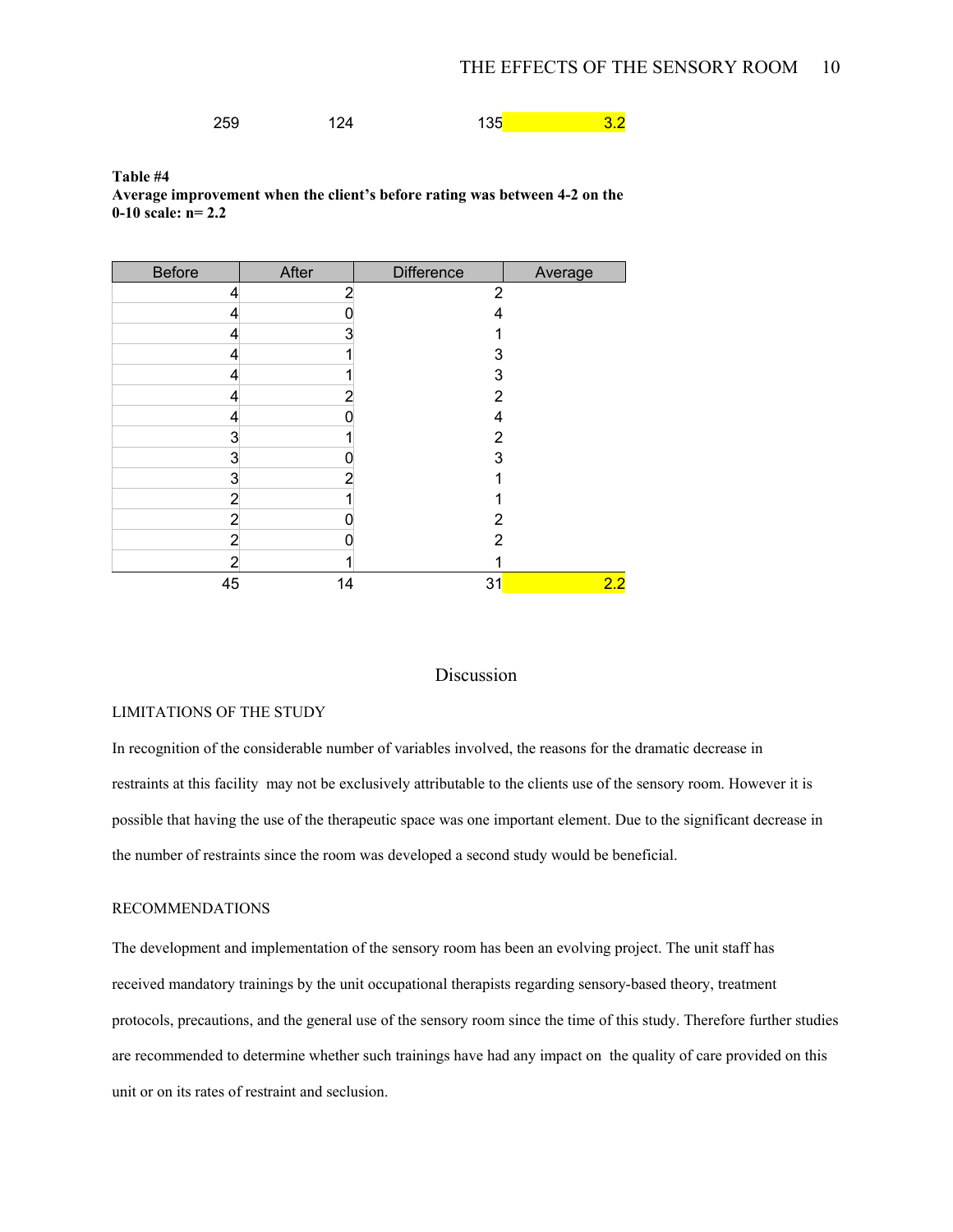There is limited research available regarding the use of the multi-sensory room in psychiatric settings. Therefore, the need for additional research into the validity of using sensory-based environments, assessments, and treatment strategies in psychiatry is evident. Brown (2002) reports the following:

Self-knowledge about sensory processing is empowering as sensory processing preferences can explain an individual's response to particular environments, situations, activities, and people. Furthermore, individuals can establish coping strategies and select activities based on an understanding of sensory processing by creating or pursuing environments that best match those preferences (p. 117).

Dunn's (1997) Model of Sensory Processing and The Adolescent/Adult Sensory Profile (Brown & Dunn, 2002) provide additional research into the validity of using sensory-based assessments, treatments, and environmental elements in occupational therapy service delivery within a variety of populations. In psychiatry, Dialectical Behavior Therapy (Linehan, 1994) is an evidence-based treatment originally developed for people with borderline personality disorder, promoting the use of stimuli and/or sensory rich activities in each sensory area in the mindfulness and distress tolerance modules. Additionally, Moore & Henry (2002) report that there is accumulating evidence suggesting the potential efficacy of using sensory-based treatment with adults engaging in self-injurious behaviors.

The literature available regarding sensory-based treatment, environmental considerations and the results of this study suggest significant applicability across multiple age groups and multiple levels of care. Additionally, increased specificity regarding the use of the multi-sensory room, the modalities used, and more objective measures is also recommended.

### References

Allen, C.K., Earhart, C., & Blue, T. (1992*). Occupational therapy treatment goals for the physically and cognitively disabled.* Bethesda, MD: American Occupational Therapy Association.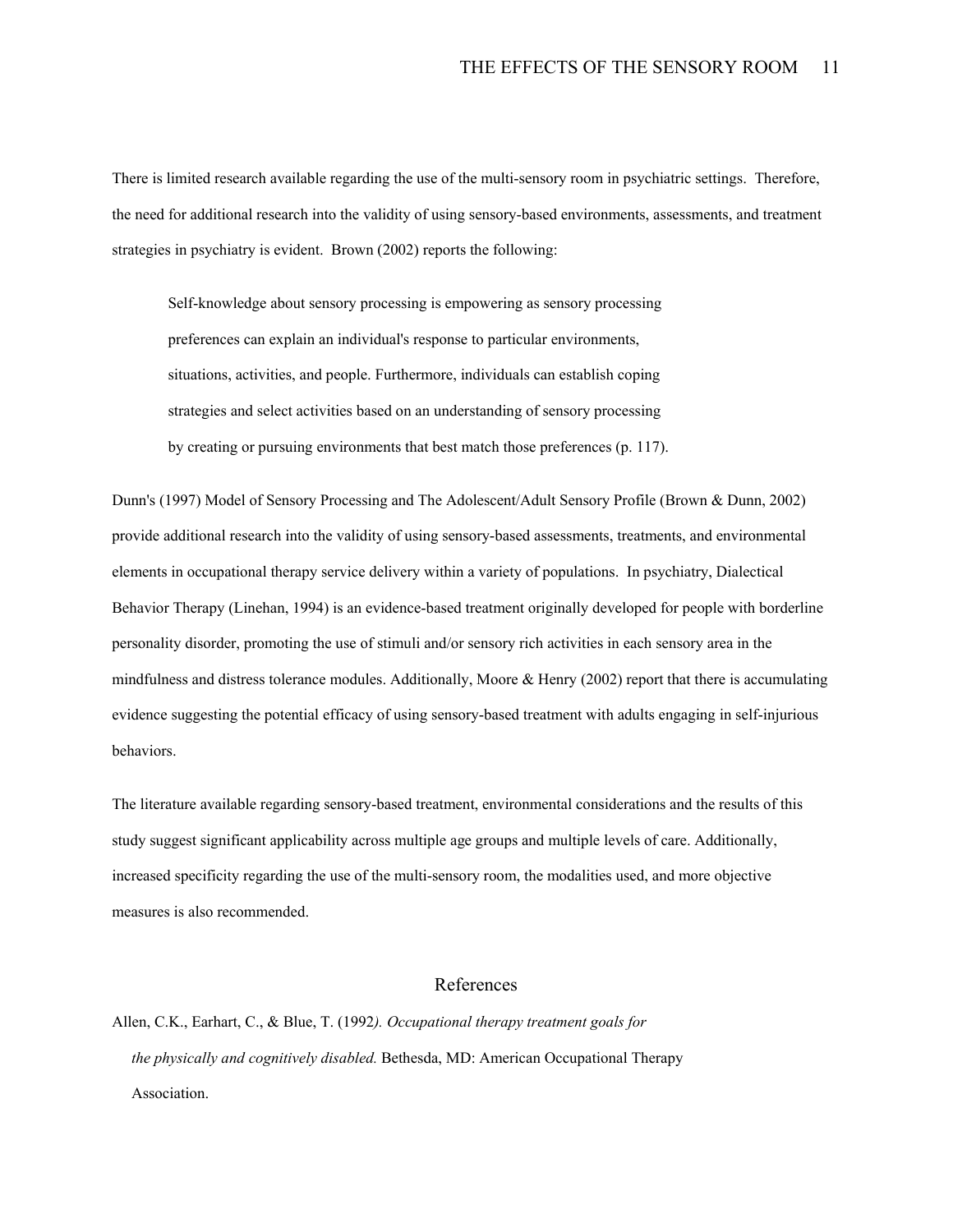- American Occupational Therapy Association. (2002). Occupational therapy practice framework: Domain and process. *American Journal of Occupational Therapy,* 56, 609-639.
- Brown, C. (2001). What is the best environment for me? A sensory processing perspective. *Occupational Therapy in Mental Health*, 17(3/4), 115-125.
- Brown, C., & Dunn, W. (2002). *The Adolescent/Adult Sensory Profile Manual*. San Antonio, TX: The Psychological Corporation.
- Champagne, T. (2003). *Sensory modulation and environment: Essential elements of occupation*. Southampton, MA: Champagne Conferences.

Hulsegge, J. & Verheul A. (1987). *Snoezelen.* Chesterfield: ROMPA.

- Lazzarini, I. (2002, October). *The neuro-dynamics of intention, perception and meaning.* Paper presented at the annual Allen Cognitive Network's Symposium in Cognition, Duluth, MN.
- Linehan, M. (1993). *Skills Training Manual for Treating Borderline Personality Disorder.* New York: Guilford Press.
- Moore, K. & Henry, A. (2002). Treatment of adult psychiatric patients using the Wilbarger protocol. *Occupational Therapy in Mental Health*, 18(1), 43-63.
- National Association of State Mental Health Program Directors (2000). Reducing the use of seclusion and restraint: findings, strategies, and recommendations. *Emergency Psychiatry.* 6(1), 7-13.
- Reeves, G. (2001, June). Sensory stimulation, sensory integration and the adaptive response. *Sensory Integration Special Interest Section Quarterly*, 24, 1-3.
- Roley, S.S. (2002, December). Application of sensory integration using the occupational therapy practice framework. *Sensory Integration Special Interest Section Quarterly*, 25, 1-4.